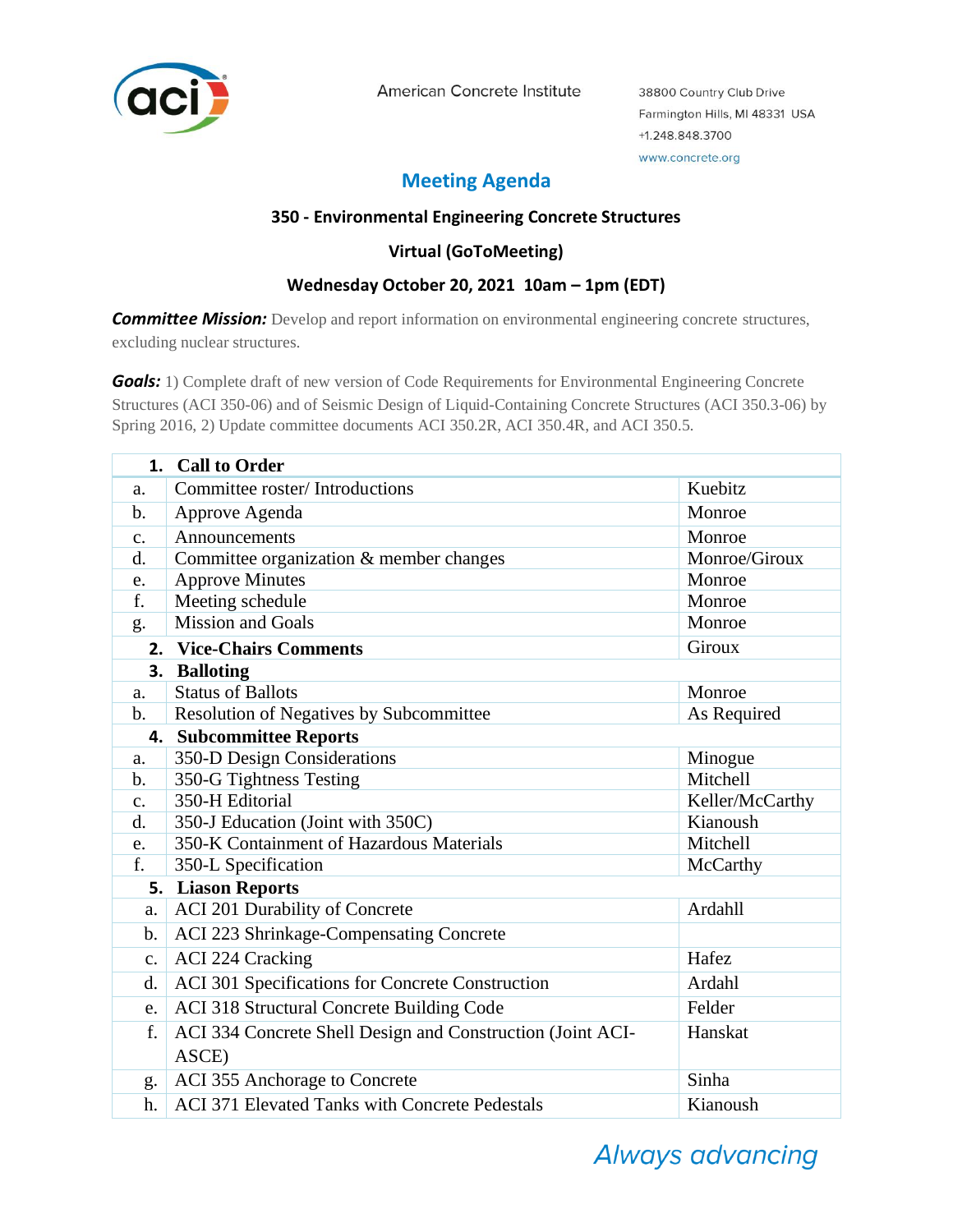### **350 - Environmental Engineering Concrete Structures AGENDA**

| i.             | ACI 372 Tanks Wrapped with Wire or Strand                             | McCarthy |  |  |
|----------------|-----------------------------------------------------------------------|----------|--|--|
| j.             | Hanskat<br>ACI 376 Concrete Structures for Refrigerated Liquefied Gas |          |  |  |
|                | Containment                                                           |          |  |  |
| k.             | ACI 506 Shotcreting                                                   | Hanskat  |  |  |
|                | <b>ACI 544 Fiber Reinforced Concrete</b>                              |          |  |  |
| m.             | ASCE                                                                  | Alsamsam |  |  |
|                |                                                                       | Tehaney  |  |  |
| n.             | <b>TCSC</b>                                                           | Ardahl   |  |  |
| 6. Adjournment |                                                                       |          |  |  |
| a.             | Next meeting will be $\dots$                                          | Monroe   |  |  |

Attachments:

• Committee and subcommittee membership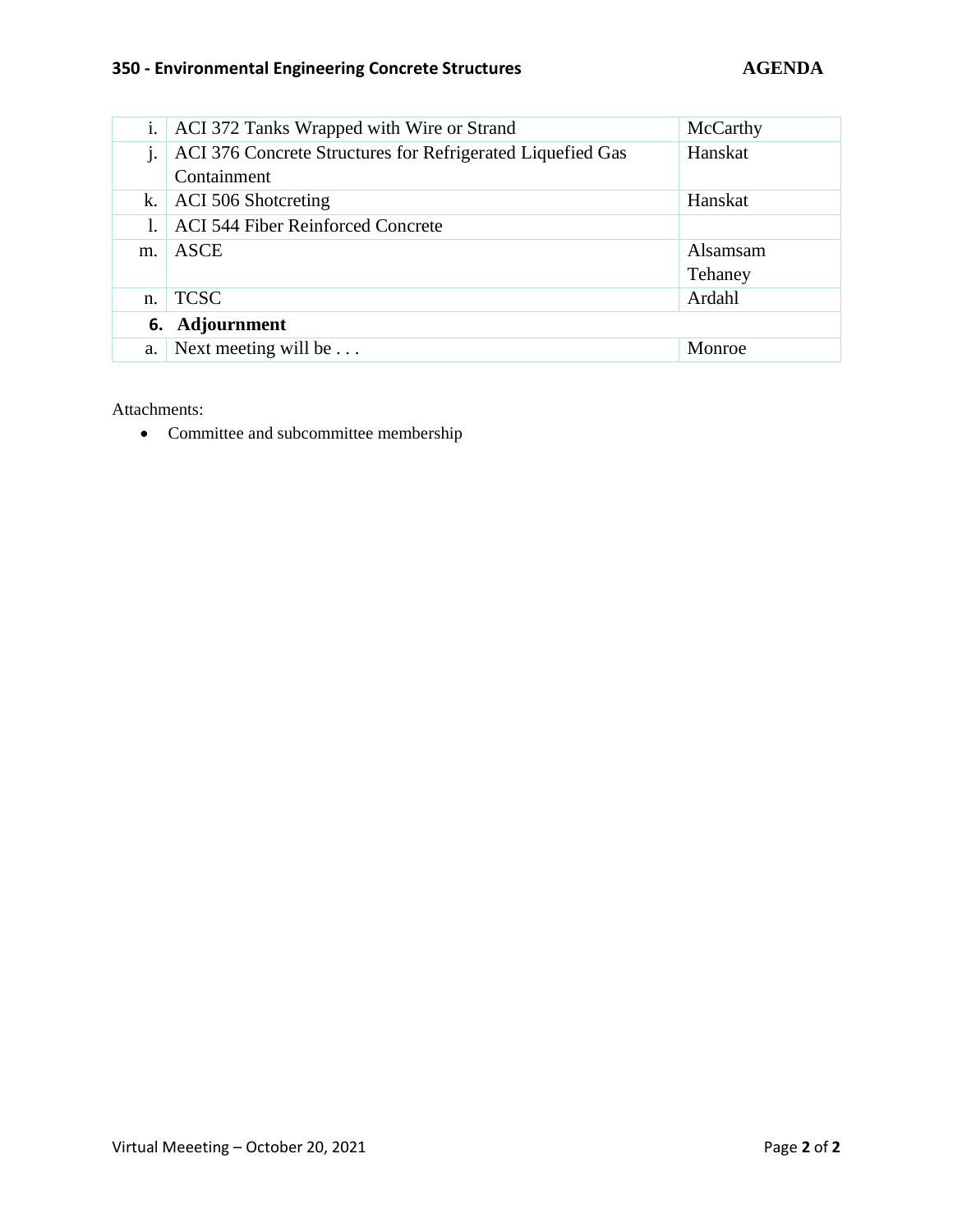### **ACI 350 ENVIRONMENTAL ENGINEERING CONCRETE STRUCTURES COMMITTEE & SUBCOMMITTEE VOTING MEMBERS 09/24/2021**

| <b>SUBNAME</b>    | 350             | 350D Design           | 350G             | 350K             | 350L                  | 350H             | <b>350J</b>      |
|-------------------|-----------------|-----------------------|------------------|------------------|-----------------------|------------------|------------------|
|                   |                 | <b>Considerations</b> | <b>Tightness</b> | Containment      | <b>Specifications</b> | <b>Editorial</b> | <b>Education</b> |
|                   |                 |                       | <b>Testing</b>   | of Hazardous     |                       |                  |                  |
|                   |                 |                       |                  | <b>Materials</b> |                       |                  |                  |
|                   |                 |                       |                  |                  |                       |                  |                  |
| <b>Chair</b>      | Monroe, Kevin   | Minogue               | Mitchell         | Mitchell         | McCarthy              | Keller           | Kianoush         |
| <b>Vice Chair</b> | Giroux, Lisa    |                       |                  |                  |                       | McCarthy         |                  |
| <b>Secretary</b>  | Kuebitz         |                       |                  |                  | Surali                |                  |                  |
| <b>Ex-Officio</b> | Kianoush        |                       |                  |                  |                       |                  |                  |
|                   |                 |                       |                  |                  |                       |                  |                  |
| 1.                | Chandran        | Cunningham            | Close            | Close            | Chandran              | Monroe           | Bakhshi          |
| 2.                | Chen            | Chen                  | Dixon            | Kohl             | Close                 | Teunissen        | Chen             |
| 3.                | Close           | <b>Dixon</b>          | Hanskat          | Zanotti          | Cunningham            |                  | Hafez            |
| 4.                | Cunningham      | Doyle                 | Teunissen        |                  | Gupta                 |                  | Hanskat          |
| 5.                | Dixon           | Giroux                | Zanotti          |                  | Hanskat               |                  | Moore            |
| 6.                | Gupta           | Hafez                 |                  |                  | Keller                |                  |                  |
| 7.                | Hafez           | Keller                |                  |                  | Moore                 |                  |                  |
| 8.                | Hanskat         | Kianoush              |                  |                  |                       |                  |                  |
| 9.                | Keller          | Kuebitz               |                  |                  |                       |                  |                  |
| 10.               | Kianoush        | Liu                   |                  |                  |                       |                  |                  |
| 11.               | Liu             | Monroe                |                  |                  |                       |                  |                  |
| 12.               | McCarthy        | Motiwala              |                  |                  |                       |                  |                  |
| 13.               | Minogue         | Shim                  |                  |                  |                       |                  |                  |
| 14.               | Mitchell        | Sinha                 |                  |                  |                       |                  |                  |
| 15.               | Moore           | <b>Stivaros</b>       |                  |                  |                       |                  |                  |
| 16.               | Motiwala        | Teunissen             |                  |                  |                       |                  |                  |
| 17.               | Rojas           | Wallace               |                  |                  |                       |                  |                  |
| 18.               | Shim            |                       |                  |                  |                       |                  |                  |
| 19.               | Sinha           |                       |                  |                  |                       |                  |                  |
| 20.               | <b>Stivaros</b> |                       |                  |                  |                       |                  |                  |